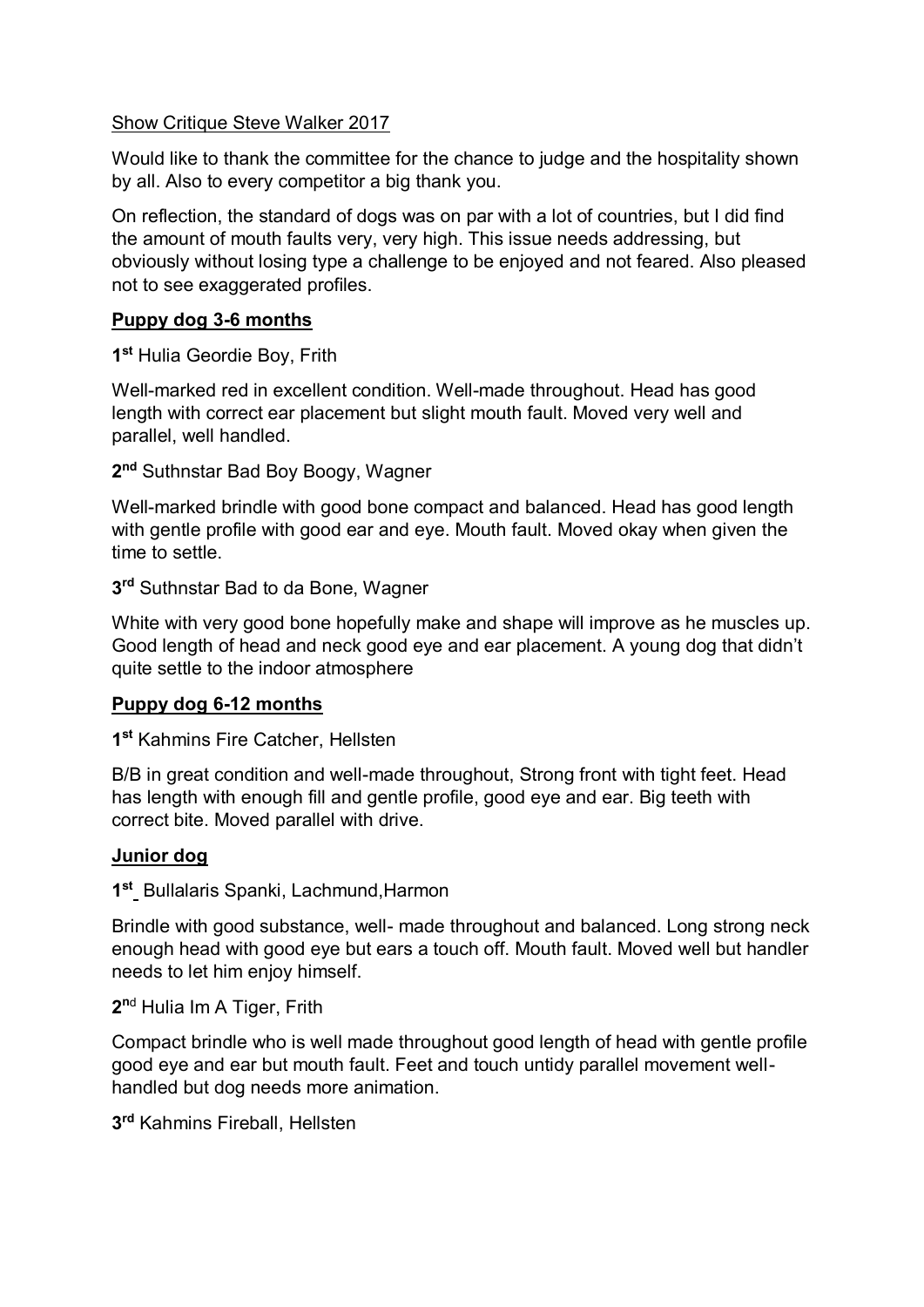White and in fantastic condition correct make and shape but as he bodys up he should gain better balance, good length of head good eye and ear with perfect mouth. Moves with drive and well handled.

### **Intermediate dog**

**1 st** Stonesour Demin Moon, Hellsten

B/B in excellent condition correct make and shape with a couple of pounds would give better balance. Long strong neck into head with has just enough length and fill. Very good eye and ear placement but mouth fault. Great showman and well handled.

**2 nd** Bullalaris Fall Out Boy, Lachmund, Harmon

All white with very good bone. Make and shape is correct but loses top line on the move. Strong powerful neck head needs touch more length but has gentle profile and good fill. Very good eye and ear but mouth fault. Rear movement parallel front movement toes in a touch.

### **Australian bred dog**

**1 st** Stardom Gold Rush Schofield, Elphick

Top class rich brindle in hard and excellent condition. Well-made throughout and balanced head has length with fill and gentle profile. Ear and eye give keen expression. 1 incisor out. Moved parallel with drive. Great showman and handled to perfection. B in S.

**2 nd** GR CH Rhujar Wonderboy Wally, Willox

Tri in super condition correct make and shape but just a touch too long head could eaily be missed but he has good length and fill with gentle profile and correct mouth. Also, good ear and eye. Moved well.

# **Open dog**

**1 st** Kahmins Fire Chaser, Hellsten

B/B in excellent condition well-made throughout but a touch more weight would give better balance. Long strong neck into head that has good length with gentle profile. Very good ear and eye. Moved well when settled. Smart dog.

**2 nd** CH Prefurabull Ice Man, Bannear

Typey white with excellent eye and ear and correct mouth. Moved well but overall package spoilt by stage fright.

# **Baby puppy Bitch**

**1 st** Sariluda Internal Bliss, Moiles

Solid brindle. Head has good length and puppy carries enough bone. Difficult to assess as puppy a little bit disturbed by the environment.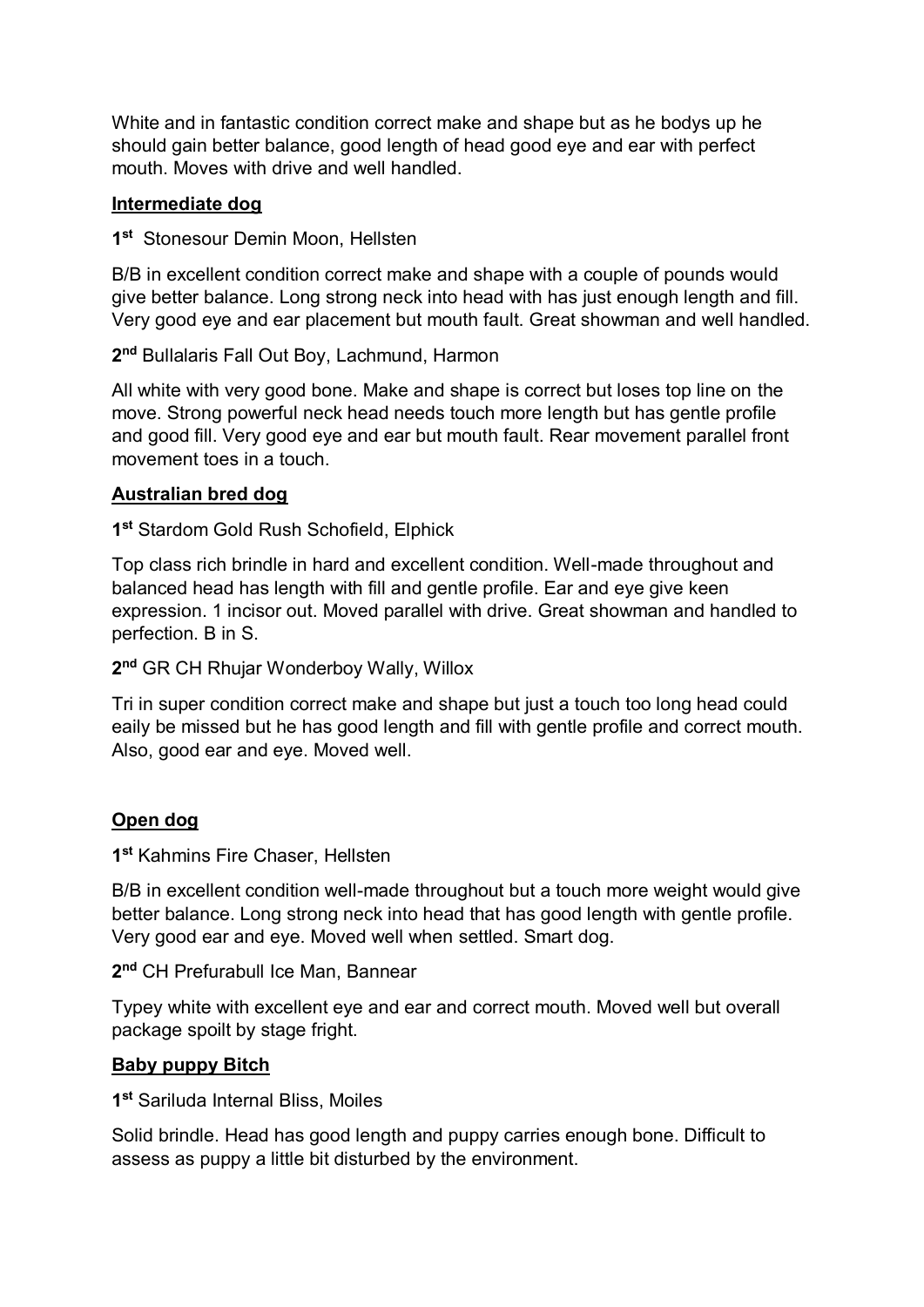### **Minor puppy bitch**

1<sup>st</sup> Hulia Jamina, Frith

Well-marked rich brindle in excellent condition well-made throughout and carrying enough bone. Long reach neck into feminine head, correct ear carriage and eye shape with correct mouth. Moved well for a puppy

2<sup>nd</sup> Hulia Miss Molly, Frith

Solid brindle that could easily be overlooked. Well-made throughout and good balance. Head has just enough, strong front and small tight feet.

**3 rd** Hulia Sugar Pie, Frith

White with strong head and good ear and eye, lots of bone make and shape good but handler take note that she can stand a touch bum high.

### **Puppy bitch**

**1 st** Kahmins Fire Twirler, Hellsten

White with correct make and shape with just enough bone. Feminine head with excellent eye and ear giving very keen expression. Gentle profile and correct mouth. Moved parallel and handled to perfection.

**2 nd** Hulia Ruby, Frith

Red in excellent condition, will made throughout good length of neck and hopefully profile will not turn anymore. Eye placement slightly spoils expression very nice puppy expertly handled.

#### **Junior bitch**

**1 st** Willown Big Girls Dont Cry, Willox

Typey tri in good coat but a couple of pounds overweight. Well made with good bone and balanced, strong head with well-placed ear and eye. Move with lots of drive.

**2 nd** Bullroy Megs Buddy, Humphrey

White with head marking. Make and shape good but a touch long. Long strong neck, good length of head with correct ear and eye placement but mouth fault. Well handled.

**3 rd** Belikov Demi Rose, Wyld

Solid red in top condition slight dip on top line spoils overall make and shape. Head has piercing expression, moves parallel with drive.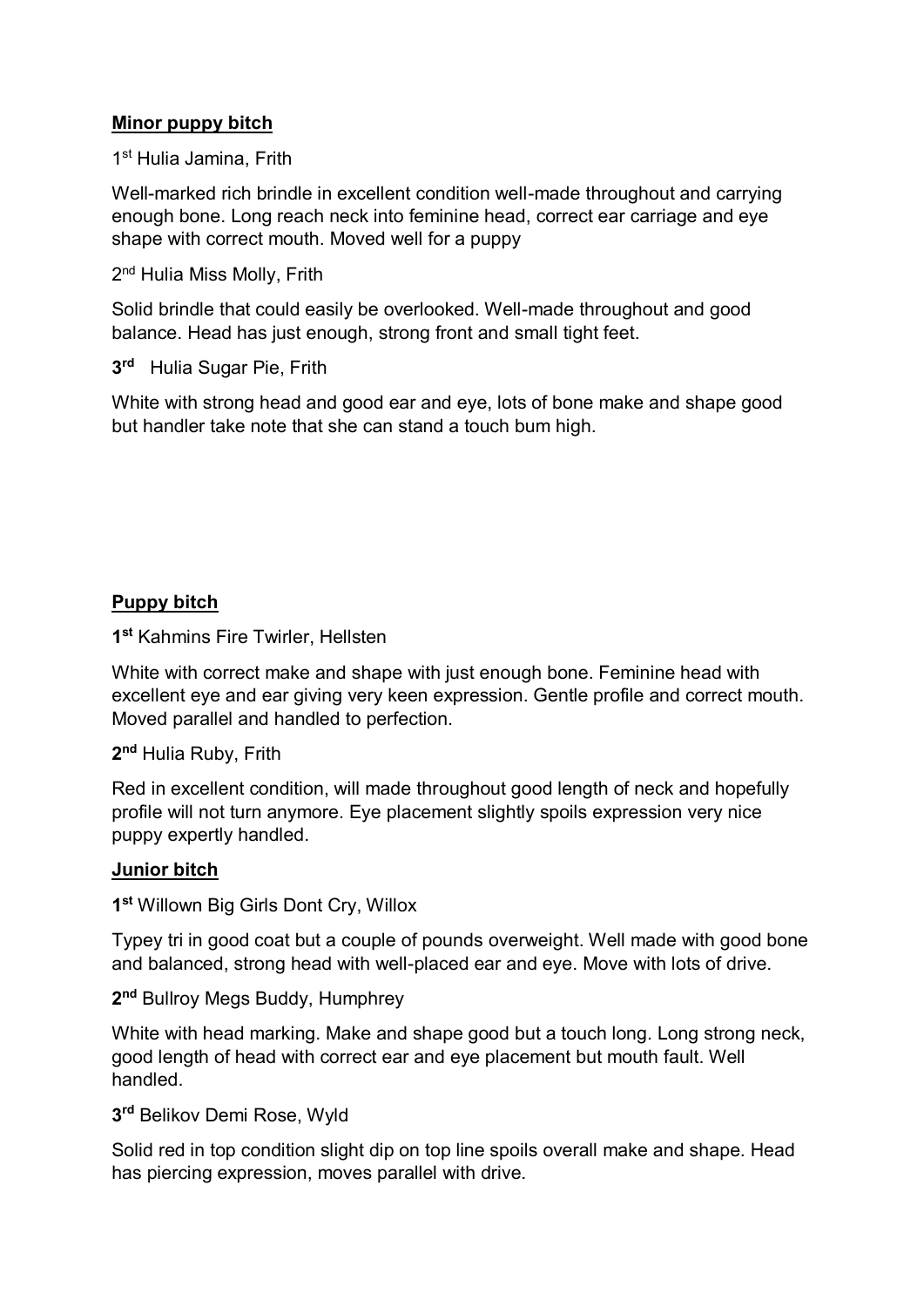### **Intermediate Bitch**

**1 st** CH Stonesour Party Tricks, Kidner

Well-marked Feminine rich brindle in excellent condition. Well-made throughout, head has length with correct ear and eye. Tails set a touch high and handler needs to find a way of getting ears up more often.

**2 nd** Kahmins Electric Skys, Hellsten

Well-marked compact B/B with lots of bone in excellent condition. Strong neck with enough head but eye a touch kind and more fore chest needed.

**3 rd** Suthnstar Heart of Gold, Wagner

White with good make and shape with lots of bone powerful head with excellent eye but mouth fault. On the move covered the ground with ease

#### **Australian bred bitch**

**1 st** Hulia Angel Hand, Frith

Red in excellent condition compact and well-made throughout with just enough bone. Head has good length with gentle profile but eye a touch kind moved parallel with drive and expertly handled.

**2 nd** CH Sariluda Betty Boop, Wagner

Another red in excellent condition with enough bone. Long strong neck into head correct ear carriage but eye spoils expression moves with drive and expertly handled.

**3 rd** Belikov Pure Karma, Wyld

White with good length of head with just enough fill good eye and ear. Descent bitch overall but top line is the give away.

#### **Open bitch**

**1 st** CH Sariluda A Flash of Sunshine, Moile

Compact white well-made throughout head is long with gentle profile and correct eye and ear. Slightly out of coat

**2 nd** Bullalaris Atomic Kitty, Lachmund, Harmon